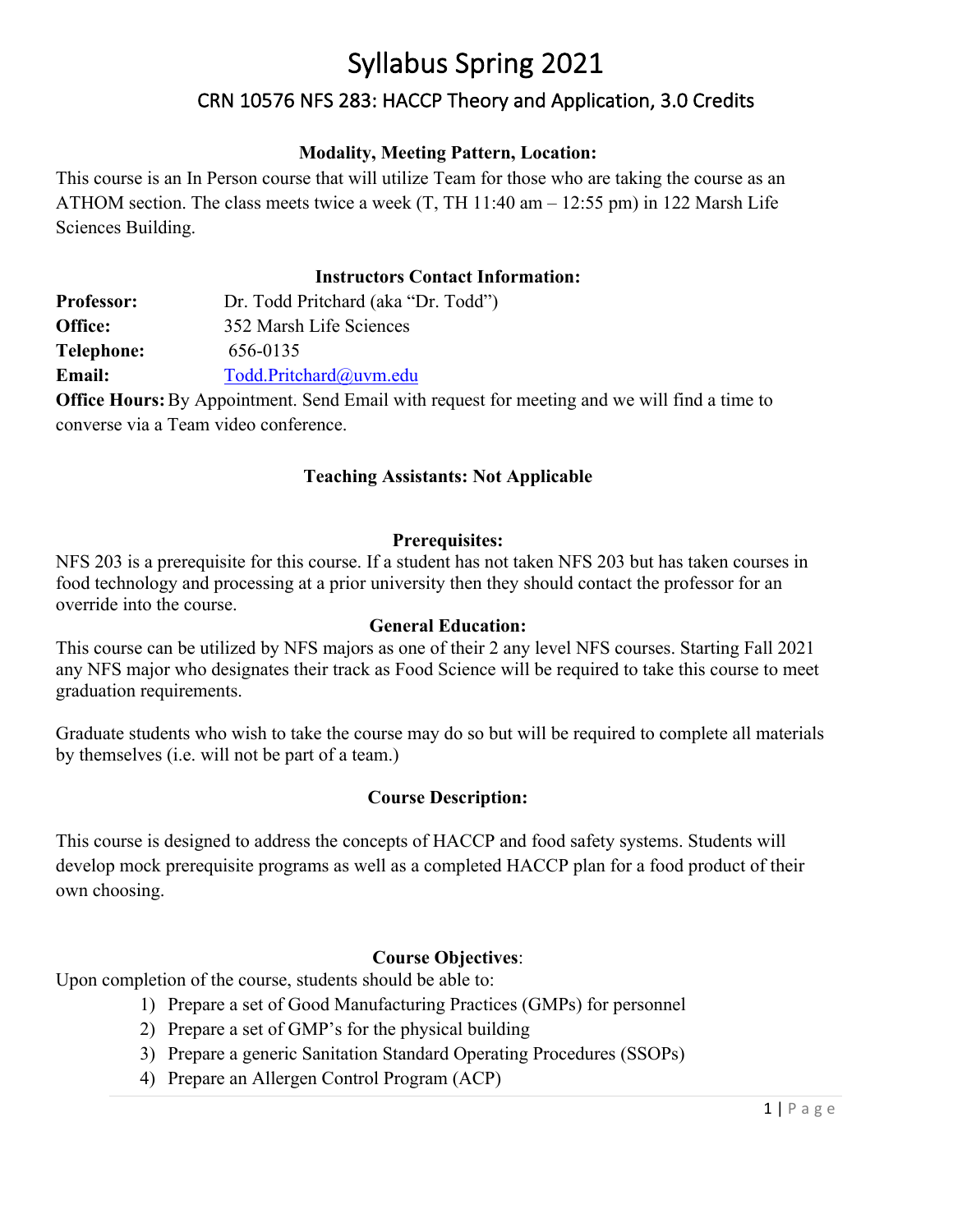- 5) Identify the major microbes of concern to the food industry
- 6) Develop an introductory page describing a product of interest
- 7) Develop a proper Flow Diagram that accurately follows the production of a food
- 8) Develop a Hazard Analysis
- 9) Identify Critical Control Points (CCP)
- 10) Identify Monitoring Activities for a CCP
- 11) Develop Record Keeping to monitor CCPs

#### **Modality Description/Outline:**

This course is designated as in person and students are expected to actively participate in the discussion of classroom materials. Later in the semester the course will include weekly Team meetings between the instructor and students. Those participating via the ATHOM option will be expected to participate remotely during the assigned time of the class (i.e. synchronously) In the event that the University of Vermont implements COVID-19 procedures that require all classes to be remote the lectures will be presented via MS Teams.

If the teacher must isolate and/or quarantine due to COVID-19 exposure the lecture format will change to the use of MS Team and will be presented during the designated time for the course.

The course will utilize Blackboard as a means of distributing writing assignments, the distribution of Power Point materials related to lectures, and in many instances, the addition of videos that address the lecture materials.

#### **Required Materials:**

There is no required book for the course. Students will be required to visit Blackboard site to obtain Materials relevant to this course.

#### **Required Platforms and Software:**

The course will require students to have a Blackboard account as well as MS Team. Students are expected to have knowledge of Excel as well as Word.

#### **Attendance Policy and Classroom Expectations:**

Attendance is a requirement of your semester grade. This course is very discussion/seminar heavy. You will be expected to actively participate each and every day of class.

"The Green and Gold Promise clearly articulates the expectations that UVM has for students, faculty, and staff to remain compliant with all COVID-19 recommendations from the federal CDC, the State of Vermont, and the City of Burlington. This include following all rules regarding facial coverings and social distancing when attending class. If you do not follow these guidelines, I will ask you to leave the class. If you forget your mask, you cannot enter the class and should go back and retrieve your mask. The Code of Student Conduct outlines policies related to violations of the Green and Gold Promise. Sanctions for violations include fines, educational sanctions, parent notification, probation, and suspension."

#### **Grading Criteria:**

Grading for this course will include attendance, writing assignments, as well as development of a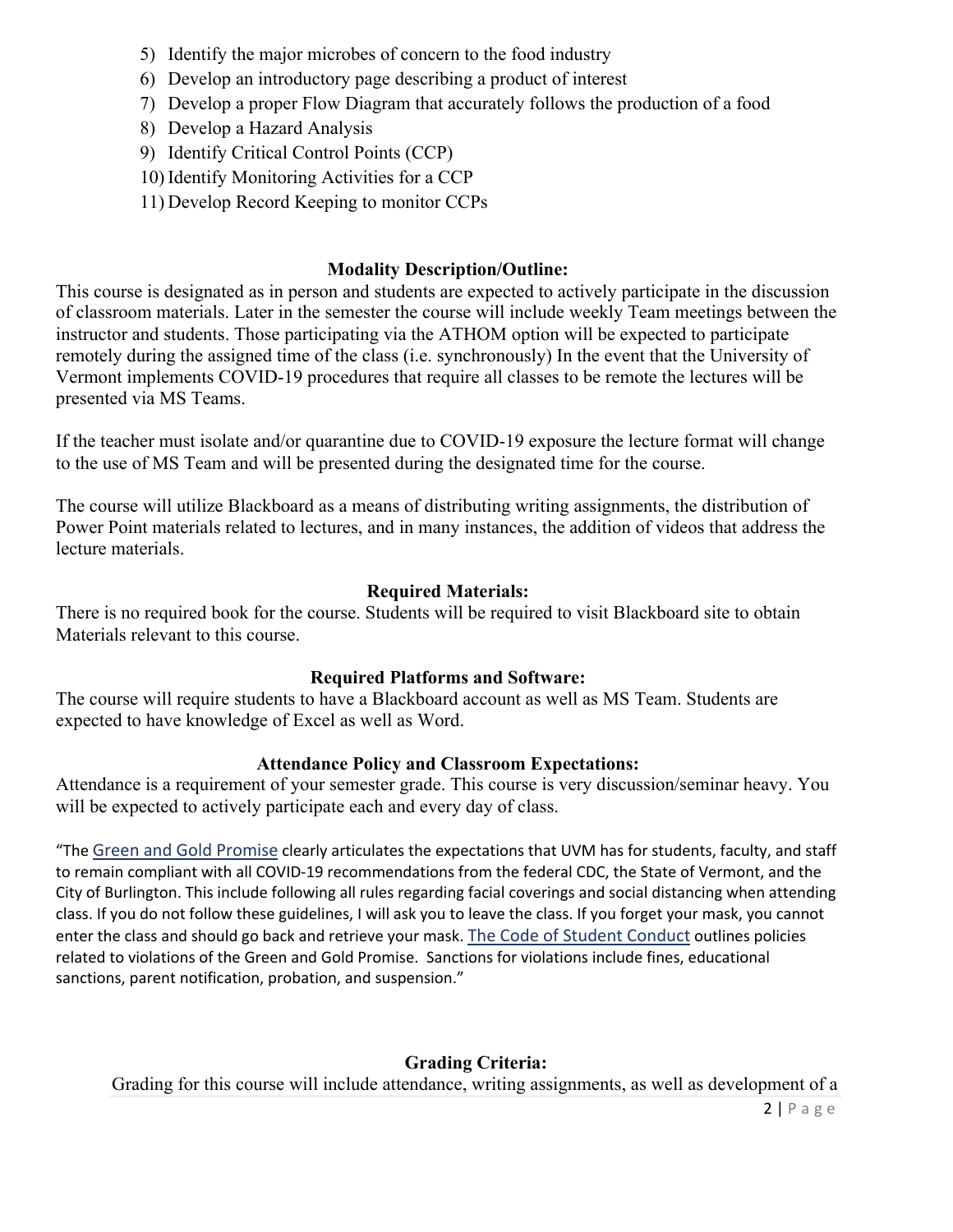well-organized final project.

#### **Points will be obtained via the following means:**

| Attendance:                                | 25 Meetings (allows two missed lectures) at 5 points per day |
|--------------------------------------------|--------------------------------------------------------------|
| Participation:                             | 25 Meetings at 10 points per meeting                         |
| <b>Writing Assignments:</b>                | 16 Assignments at 25 points                                  |
| Critiques:                                 | 4 Assignments at 25 points                                   |
| Final Project:                             | 100 points                                                   |
| Response to Noncompliant Record: 25 points |                                                              |

#### **Total: 125 + 250 + 400 + 100 + 100 + 25 = 1000 points**

| $A+$         | =   | 97 or greater |
|--------------|-----|---------------|
| $\mathbf{A}$ | =   | 93.0 to 96.9X |
| $A -$        | =   | 90.0 to 92.9X |
| $B+$         | =   | 87.0 to 89.9X |
| R            | =   | 83.0 to 86.9X |
| $\mathbf{B}$ | =   | 80.0 to 82.9X |
| $C+$         | =   | 77.0 to 79.9X |
| C            | =   | 73.0 to 76.9X |
| "C-"         | =   | 70.0 to 72.9X |
| $D+$         | =   | 67.0 to 69.9X |
| D            | =   | 63.0 to 66.9X |
| D-           | $=$ | 60.0 to 62.9X |
| F            |     | Less and 60.0 |

#### **Recording Class Sessions:**

"Our class sessions may/will be audio-visually recorded for students in the class to refer back to, and for enrolled students who are unable to attend live. Students who participate with their camera engaged or utilize a profile image are agreeing to have their video or image recorded. If you are unwilling to consent to have your profile or video image recorded, be sure to keep your camera off and do not use a profile image. Likewise, students who un-mute during class and participate orally are agreeing to have their voices recorded. If you are not willing to consent to have your voice recorded during class, you will need to keep your mute button activated and communicate exclusively using the chat feature, which allows students to type questions and comments live."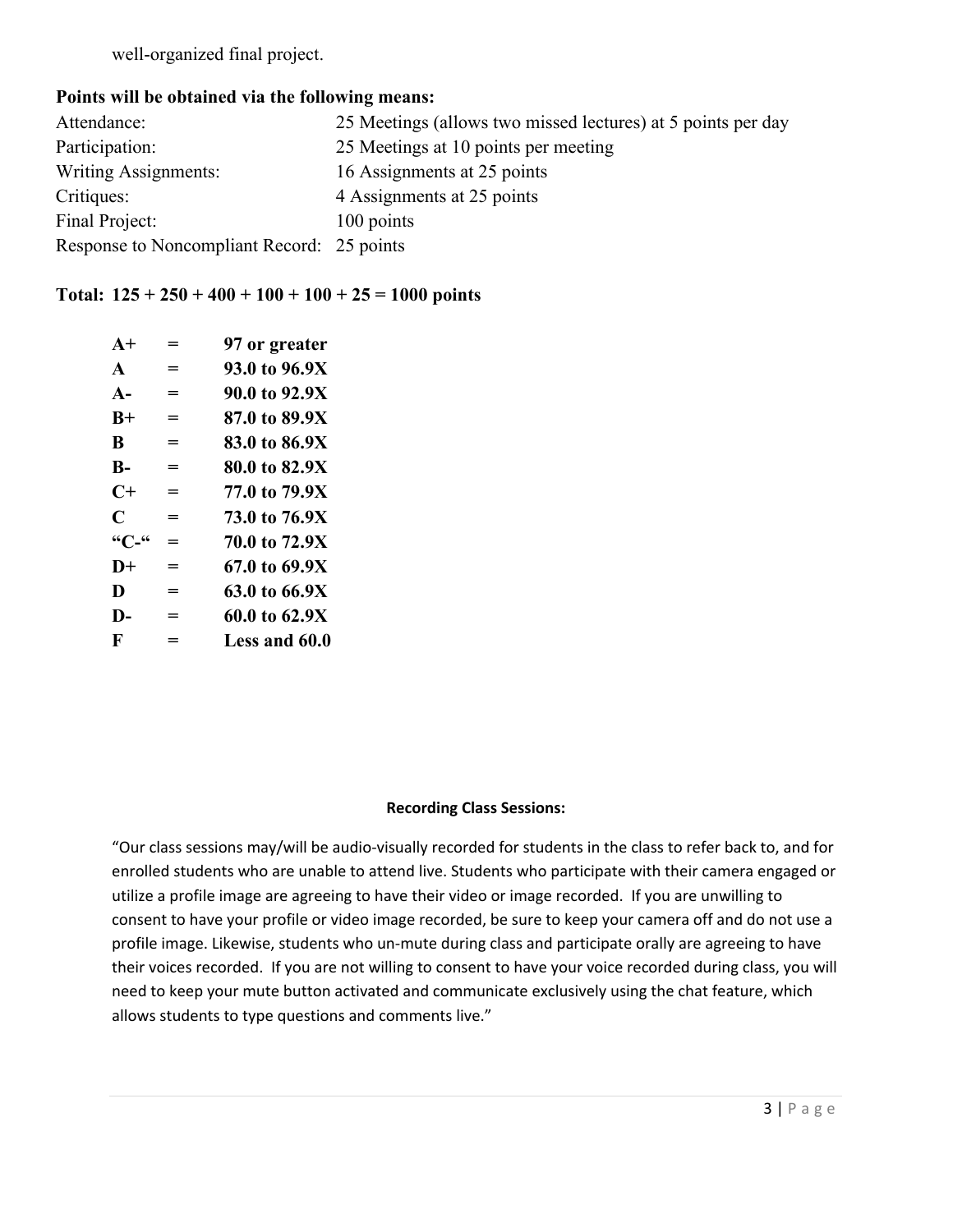#### **Course Evaluations:**

All students are expected to complete an evaluation of the course at its conclusion. The evaluations will be anonymous and confidential, and that the information gained, including constructive criticisms, will be used to improve the course.

I do not see the evaluations until upwards to a month after courses are completed.

#### Intellectual Property Statement/Prohibition on Sharing Academic Materials:

Students are prohibited from publicly sharing or selling academic materials that they did not author (for example: class syllabus, outlines or class presentations authored by the professor, practice questions, text from the textbook or other copyrighted class materials, etc.); and students are prohibited from sharing assessments (for example homework or a take-home examination). Violations will be handled under UVM's Intellectual Property policy and Code of Academic Integrity.

#### **Tips for Success:**

- Checklist for success in https://learn.uvm.edu/about/support-forstudents/checklist-online-credit-courses/
- Academic support for online courses: https://www.uvm.edu/academicsuccess/online-learning-student-resourcesremote-instruction
- 30-minute webinar on online learning success (Mar 2020): https://www.youtube.com/watch?v=Xp\_MYsqQyvE

Helpful resources other than the professor (e.g., Undergraduate/Graduate Writing Center, Supplemental Instruction, Learning Co-op tutors, supplemental course materials)

### Student Learning Accommodations:

In keeping with University policy, any student with a documented disability interested in utilizing ADA accommodations should contact Student Accessibility Services (SAS), the office of Disability Services on campus for students. SAS works with students and faculty in an interactive process to explore reasonable and appropriate accommodations, which are communicated to faculty in an accommodation letter. All students are strongly recommended to discuss with their faculty the accommodations they plan to use in each course. Faculty who receive Letters of Accommodation with Disability Related Flexible accommodations will need to fill out the Disability Related Flexibility Agreement. Any questions from faculty or students on the agreement should be directed to the SAS specialist who is indicated on the letter.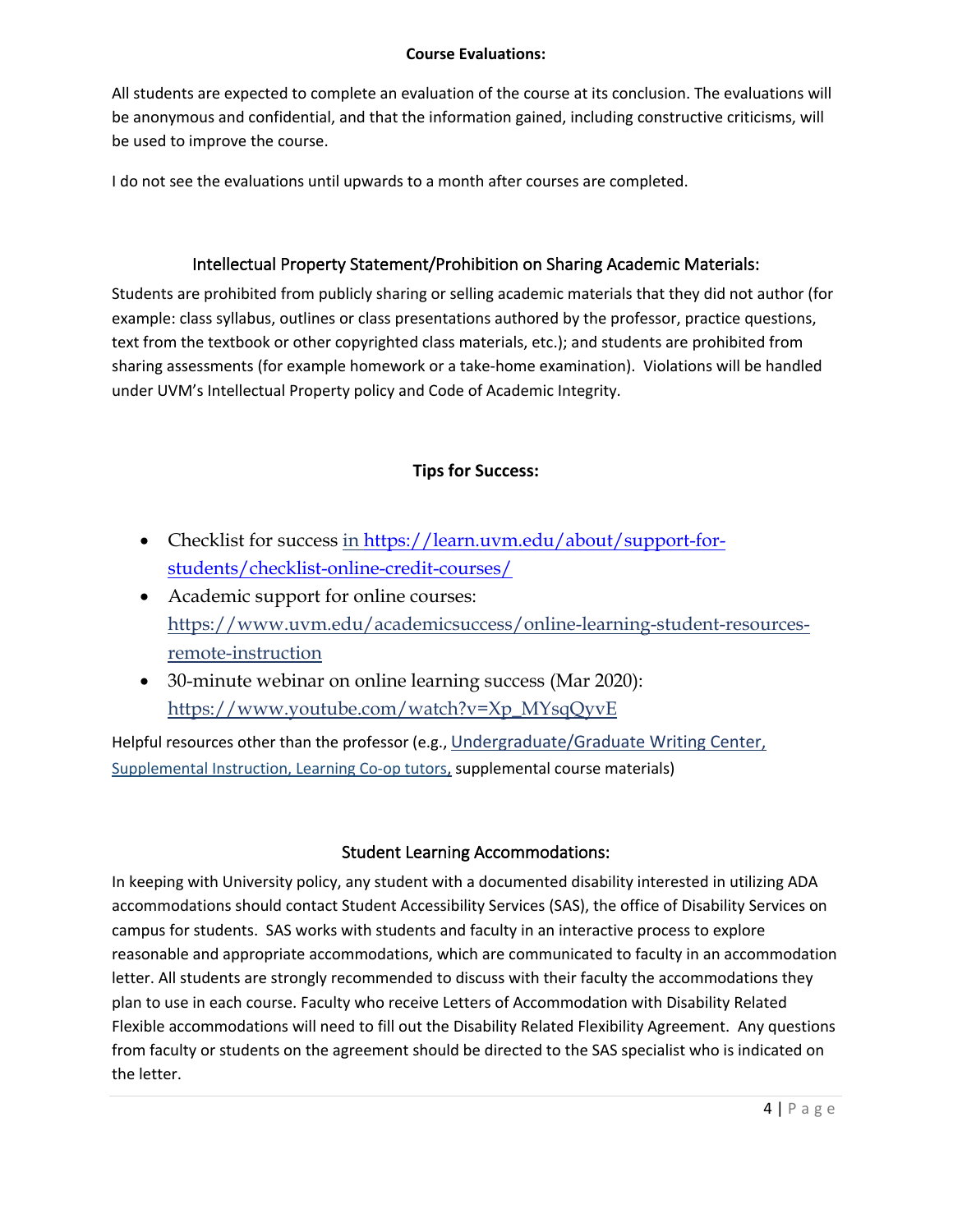**Contact SAS:** A170 Living/Learning Center; 802-656-7753 access@uvm.edu www.uvm.edu/access

# *Important UVM Policies*

# *Religious Holidays:*

Students have the right to practice the religion of their choice. If you need to miss class to observe a religious holiday, please submit the dates of your absence to me in writing by the end of the second full week of classes. You will be permitted to make up work within a mutually agreed-upon time. https://www.uvm.edu/registrar/religious-holidays

# *Academic Integrity:*

The policy addresses plagiarism, fabrication, collusion, and cheating. https://www.uvm.edu/policies/student/acadintegrity.pdf

## *Grade Appeals:*

If you would like to contest a grade, please follow the procedures outlined in this policy: https://www.uvm.edu/policies/student/gradeappeals.pdf

### Grading:

For information on grading and GPA calculation, go to https://www.uvm.edu/registrar/grades

# *Code of Student Conduct:*

http://www.uvm.edu/policies/student/studentcode.pdf

# *FERPA Rights Disclosure:*

The purpose of this policy is to communicate the rights of students regarding access to, and privacy of their student educational records as provided for in the Family Educational Rights and Privacy Act (FERPA) of 1974.

http://catalogue.uvm.edu/undergraduate/academicinfo/ferparightsdisclosure/

# *Promoting Health & Safety:*

### Center for Health and Wellbeing:

https://www.uvm.edu/health

### Counseling & Psychiatry Services (CAPS)

Phone: (802) 656-3340